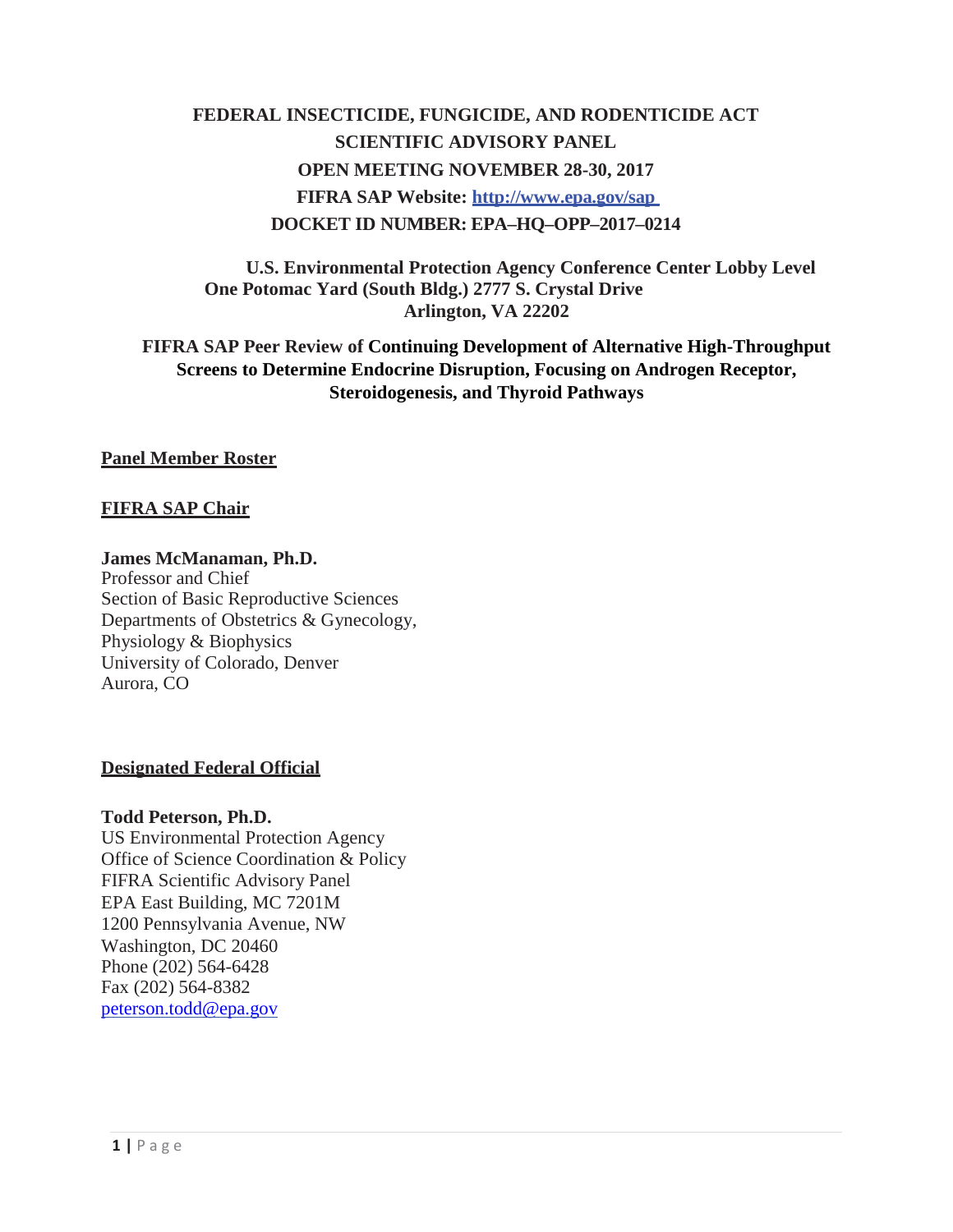# **FIFRA Scientific Advisory Panel Members**

## **Dana Barr, Ph.D.**

Research Professor, Department of Environmental and Occupational Health Rollins School of Public Health Emory University Atlanta, GA

### **Marion F. Ehrich, Ph.D.**

Co-director, Laboratory for Neurotoxicity Studies Professor, Pharmacology and Toxicology Department of Biomedical Sciences & Pathobiology Virginia-Maryland Regional College of Veterinary Medicine Blacksburg, VA

### **David A. Jett, Ph.D.**

Director, National Institute of Health Counter ACT Program National Institute of Neurological Disorders and Stroke National Institutes of Health Bethesda, MD

# **Joseph Shaw, Ph.D.**

Associate Professor School of Public and Environmental Affairs Indiana University Bloomington, IN

# **Sonya K. Sobrian, Ph.D.**

Associate Professor Department of Pharmacology Howard University College of Medicine Washington, DC

### **FQPA Science Review Board Members**

# **Ioannis Androulakis, Ph.D.**

Professor Department of Chemical & Biochemical Engineering School of Engineering Rutgers, The State University of New Jersey Piscataway, NJ

### **Scott M Belcher, Ph.D.**

Professor Department of Biological Sciences North Carolina State University Raleigh, NC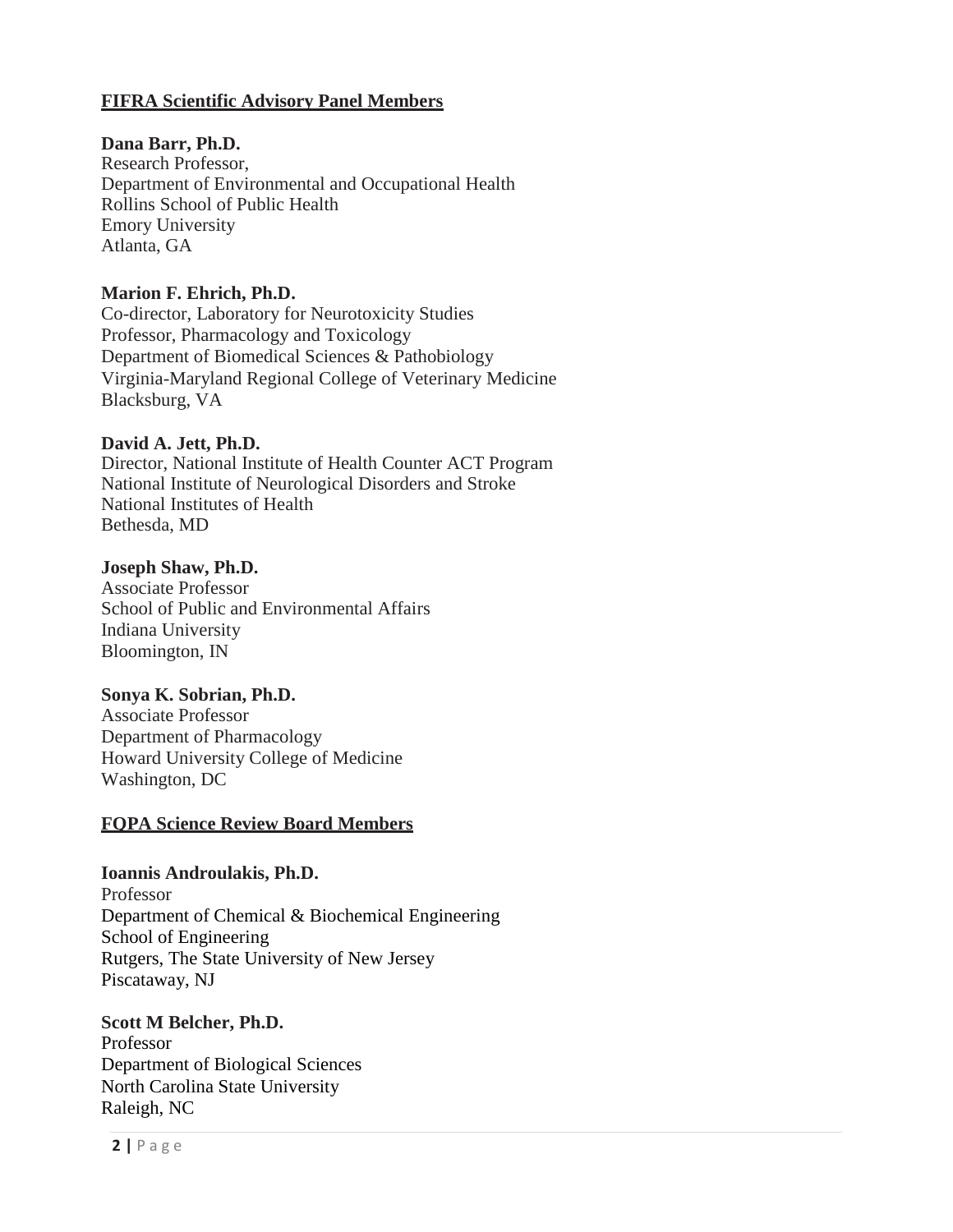# **Veronica J. Berrocal, Ph.D.**

Associate Professor Department of Biostatistics School of Public Health University of Michigan Ann Arbor, MI

# **Rebecca Clewell, Ph.D.**

Chief Scientific Officer **Scitovation** Research Triangle Park, NC

### **J. David Furlow, Ph.D.**

Professor Department of Neurobiology, Physiology and Behavior University of California, Davis Davis, CA

### **Susan Nagel, Ph.D.**

Associate Professor Obstetrics, Gynecology & Women's Health University of Missouri Columbia, MO

### **Michael Pennell, Ph.D.**

Associate Professor Division of Biostatistics College of Public Health The Ohio State University Columbus, OH

### **Edward J. Perkins. Ph.D.**

Environmental Laboratory U.S. Army Engineer Research and Development Center (ERDC) US Army Corps of Engineers (USACE) Vicksburg, MS

# **Kristi Pullen Fedinick, Ph.D.**

Staff Scientist Health and Environment Program Natural Resources Defense Council Washington, DC

### **Grant Weller, Ph.D.**

Research Statistician Savvysherpa, Inc. Minneapolis, MN